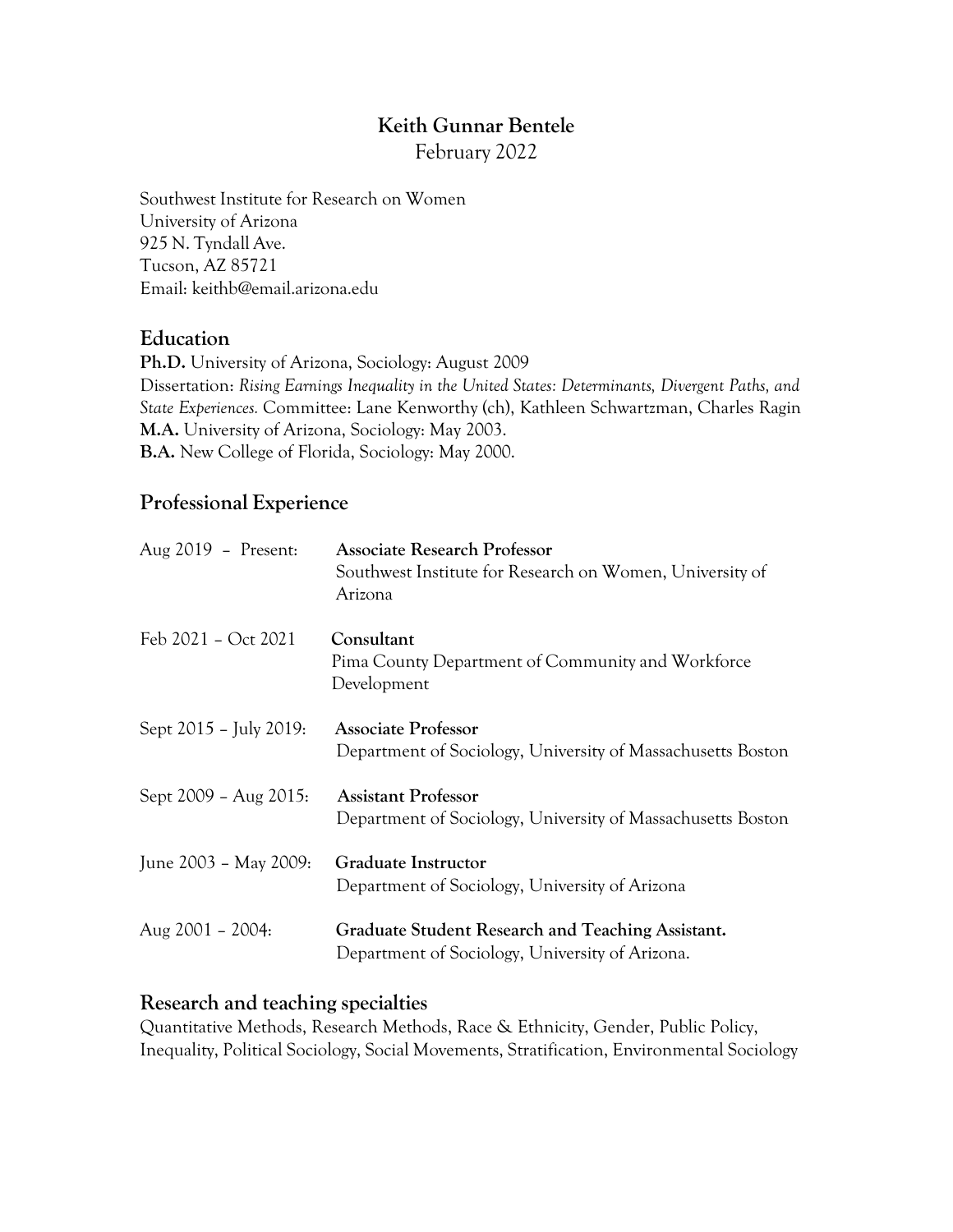## **Publications**

### **Articles:**

Robertson Christopher T., **Keith G. Bentele,** Beth E. Meyerson, Alex S. A. Wood, Jackie Salwa. 2021. "Effects of Political Versus Expert Messaging on Vaccination Intentions of Trump Voters." *PLoS ONE.* Vol. 16 (9): 1-7.

Agley, Jon. Beth E. Meyerson, Lori E. Eldridge, Rick A. Crosby, **Keith G. Bentele**, Mikyoung Jun, Nina Vadiei, Amy Kennedy, Kirsten Anderson. 2021. "Exploration of Pharmacist Comfort with Harm Reduction Behaviors: Cross-sectional Latent Class Analysis." *Journal of the American Pharmacists Association.* Oct 2021: 1-9.

**Keith G**. **Bentele**. 2021. "How did Inequality Gain Such Prominence on the Democratic Party Agenda?", Pettinicchio, David. (Ed.) *The Politics of Inequality* (*Research in Political Sociology*, Vol. 28), Emerald Publishing Limited, Bingley, pp. 3-22.

**Keith G**. **Bentele**, Sager, Rebecca & Amanda Aykanian. 2018. "Rewinding *Roe v. Wade*: Understanding the Accelerated Adoption of State-level Restrictive Abortion Legislation, 2008-2014." *Journal of Women, Politics, & Policy.* Vol. 39 (4): 490-517.

Price, Kate & **Keith G. Bentele**. 2016. "Voting to End Vulnerability: Understanding the Recent Proliferation of State-level Child Sex Trafficking Legislation." *William and Mary Journal of Women and the Law*. Vol. 23 (1): 1-26.

Rebecca Sager & **Keith G**. **Bentele.** 2016. "Coopting the State: The Conservative Evangelical Movement and State-level Institutionalization, Passage, and Diffusion of Faith-Based Initiatives." *Religions.* 7 (71): 1-26.

Vandewalker, Ian & **Keith G**. **Bentele.** 2015. "Vulnerability in Numbers: Racial Composition of the Electorate, Voter Suppression, and the Voting Rights Act." *Harvard Latino Law Review.* Vol. 18 (99): 1-51.

**Bentele, Keith G**., Rebecca Sager, Gary Adler Jr., & Sarah A. Soule. 2014. "Breaking Down the Wall Between Church and State: State Adoption of Religious Inclusion Legislation, 1995-2009" *Journal of Church and State*. Summer 56 (3): 503-533.

**Bentele, Keith G**. & Erin O'Brien. 2013. "Jim Crow 2.0?: Why States Consider and Adopt Restrictive Voter Access Polices" *Perspectives on Politics*. 11 (4): 1088-1116.

**Bentele, Keith G**. 2013. "Distinct Paths to Higher Inequality? A Qualitative Comparative Analysis of Rising Earnings Inequality Among U.S. States, 1980-2010" *Research in Social Stratification and Mobility.* 34: 30-57.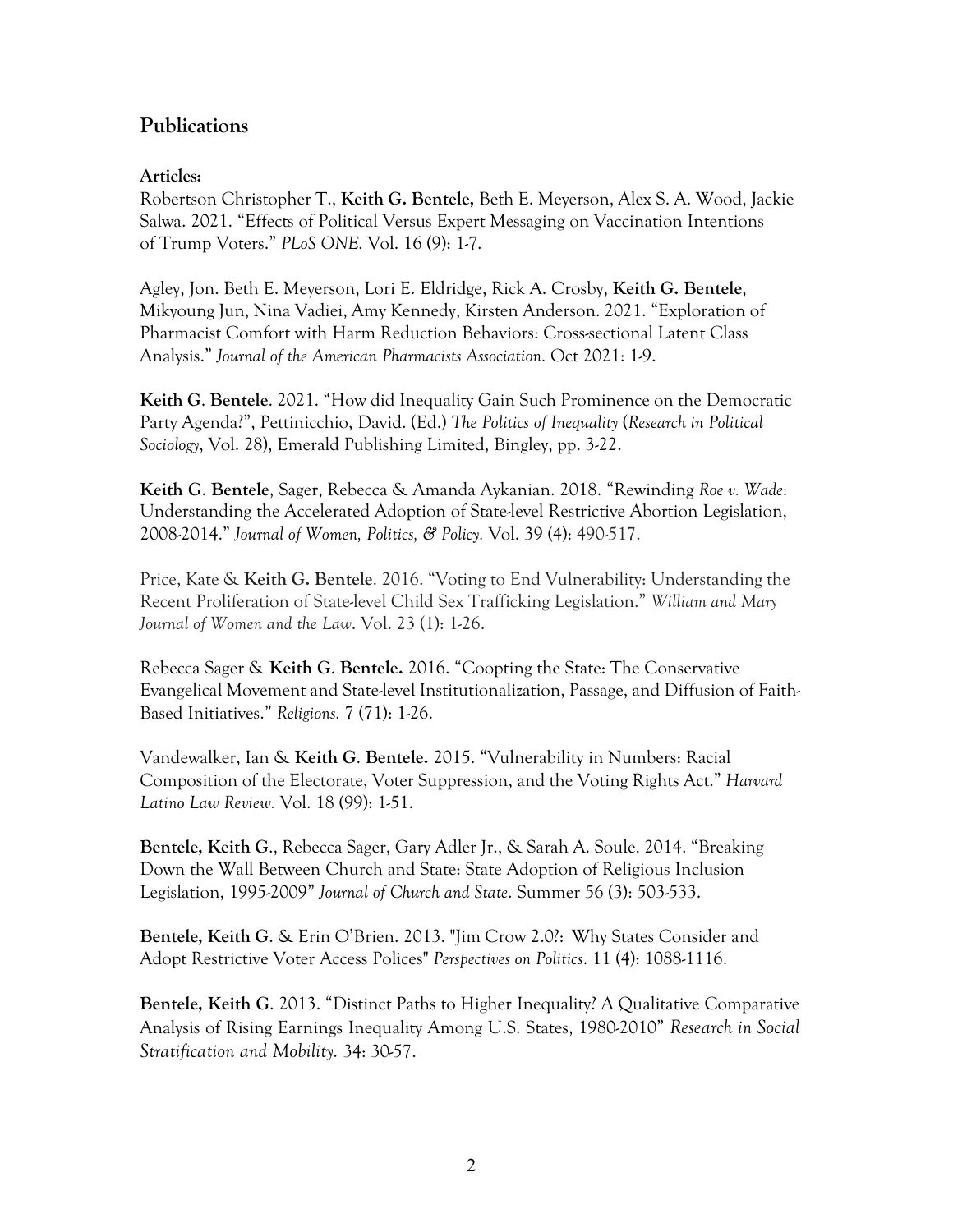**Bentele, Keith G.** & Alexander Ibsen. 2013. "Exploring the Patent Surge: Increased Incentives or Multiplying Motives?" *Journal of the Patent and Trademark Office Society.* 95 (1): 99-122.

**Bentele, Keith G**. & Lisa Thiebaud Nicoli. 2012. "Ending Access as We Know It: State Welfare Benefit Coverage in the TANF Era." *Social Service Review.* 86 (2): 223-268.

King, Brayden G, **Keith G. Bentele**, and Sarah A. Soule. 2007. "Protest and Policymaking: Explaining Fluctuation in Congressional Attention to Rights Issues, 1960-1986." *Social Forces* 86 (1): 137-164.

### **Book Chapters:**

**Bentele, Keith G**. & Erin O'Brien. 2016. 2021. "Con: Resolved, States Should Enact Voter ID Laws and Reduce Early Voting." In Richard Ellis & Michael Nelson (Eds.) *Debating Reform: Conflicting Perspectives on How to Fix the American Political System*. 3rd & 4th Editions. CQ Press.

**Bentele, Keith G**. and Lane Kenworthy. 2013. "Globalization and Earnings Inequality in the United States." In Robert Rycroft (Ed.) *The Economics of Inequality, Poverty and Discrimination in the 21st Century*. Praeger, pp.343-358.

Kenworthy, Lane and **Keith G. Bentele**. 2011. "How Trickle Down Can Fail: The U.S. Case." in Lane Kenworthy (Author) *Progress for the Poor*. Oxford University Press, pp. 19-33.

### **Reports:**

**Bentele, Keith G.** 2020-2022. "Housing Insecurity Indicators and Potential Homelessness Estimates for Arizona and Pima County." (Reports 1 through 30 provided as Census HPS data are released) Tucson, AZ: University of Arizona, Southwest Institute for Research on Women.

**Bentele, Keith G.** 2021. "Housing Insecurity and Potential Homelessness Estimates for Arizona and Pima County – Summary of Trends to Date and Housing Insecurity Forecasts." Tucson, AZ. Report commissioned by Pima County's Community and Workforce Development Department.

**Bentele, Keith G.** 2021. "Pima County Landlord Survey Report." Tucson, AZ: University of Arizona, Southwest Institute for Research on Women.

**Bentele, Keith G.** (2021). People Experiencing Homelessness in the Tucson/Pima County Continuum of Care: A Detailed Examination of their Demographics, Conditions, and Experiences 2018-2020. Tucson, AZ: University of Arizona, Southwest Institute for Research on Women.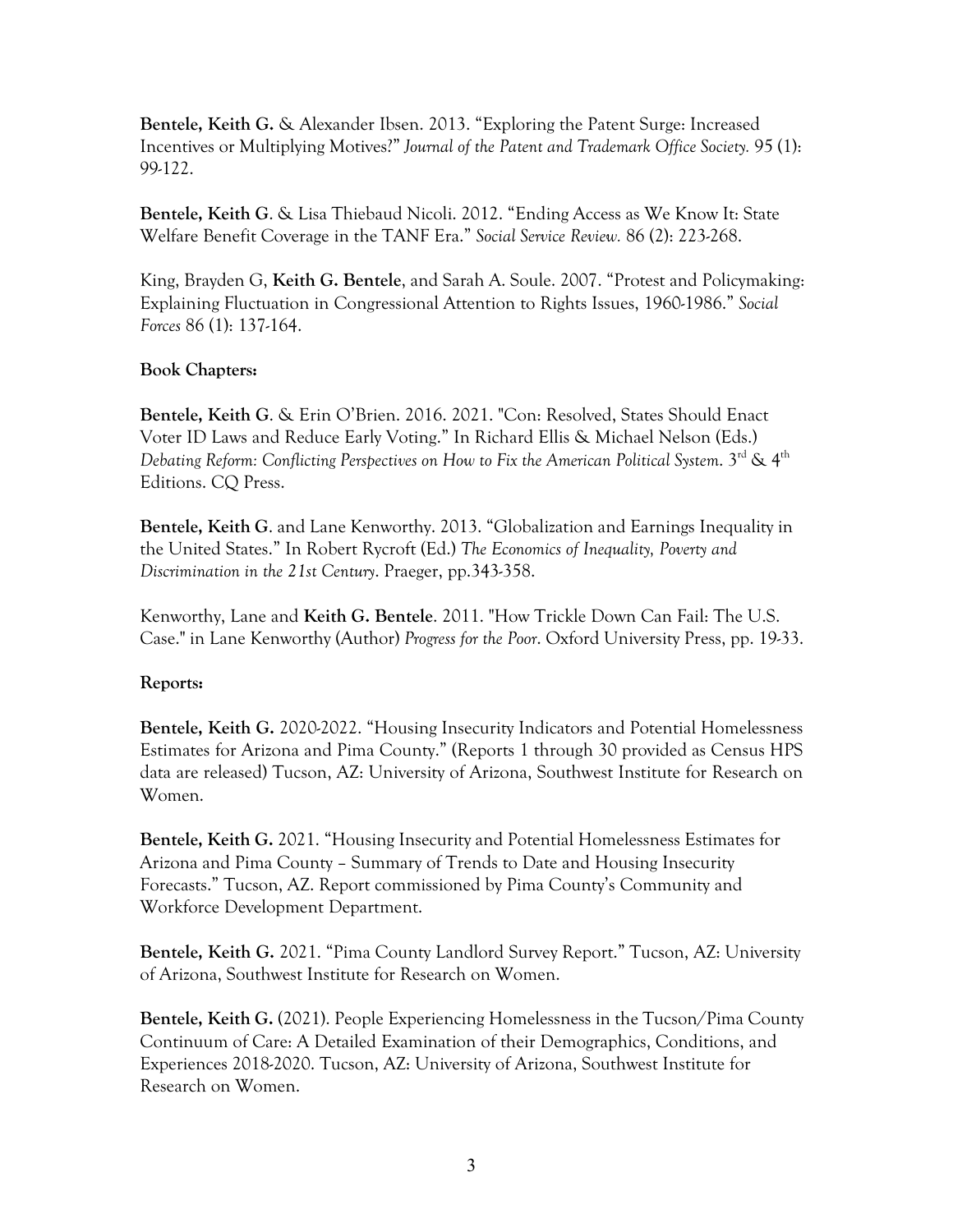Batty, Kent, Bonnie Bazata, **Keith G. Bentele**, Manira Cervantes, Peg Harmon, Steve Huffman, Peggy Hutchison, Mary Kinkade, Jeffery Landon, Michael McDonald, Omar Mireles, Michele Mirto, Liz Morales, Melanie Morrison, Arnold Palacios, Kristen Randall, Lauren Romero, Lisa Royal, Katy Scoblink, Dan Sullivan, Anthony Young, Jay Young, Marcos Ysmael. 2020. "Pima County Eviction and Homelessness Prevention Task Force December 2020 Report." Tucson, AZ: Pima County.

**Bentele, Keith G.**, & Powell, Claudia. 2020. "Forecasting Homelessness in Arizona During the COVID-19 Crisis." Tucson, AZ: University of Arizona, Southwest Institute for Research on Women.

Jared Bernstein and **Keith G. Bentele**. 2019. "Got Work? The Highly Responsive Labor Supply of Low-Income, Prime-Age Workers." *Center on Budget and Policy Priorities.*

Jared Bernstein and **Keith G. Bentele**. 2019. "The Increasing Benefits and Diminished Costs of Running a High-pressure Labor Market." *Center on Budget and Policy Priorities.*

**Bentele, Keith G**. 2012. "Evaluating the Performance of the U.S. Social Safety Net in the Great Recession." *Center for Social Policy Publications.* Paper 62.

Friedman, Donna H. Tim Davis, Arthur MacEwan, Nancy Wagman, Luc Schuster, **Keith G. Bentele**, Randy Albelda, Damien Turini, Mary Coonan, Marija Bingulac, Amy Branger. 2014. "On Solid Ground: Building Opportunity, Preventing Homelessness." *Center for Social Policy Publications.* UMass Center for Social Policy with Massachusetts Budget and Policy Center.

### **Other Writing:**

**Bentele, Keith G.** & Erin O'Brien. Evidence suggests that state legislators are working to restrict access to the vote in response to minority turnout. The London School of Economics & Political Science USAPP Blog, March 4, 2014. <http://bit.ly/1eR1s0r>

Sager, Rebecca and **Keith G. Bentele.** Religious displays and the grey area between church and state. *OUPBlog*, August 22, 2013. <http://blog.oup.com/2013/08/religious-displays-church-and-state/>

Review of Derber, Charles, 2013. *Sociopathic Society: A People's Sociology of the United States*. Paradigm Publishers. *International Review of Modern Sociology* 40 (2), Fall 2014.

Review of Wang, Tova Andrea, 2012. *The Politics of Voter Suppression: Defending and Expanding Americans' Right to Vote.* Cornell University Press. *Perspectives on Politics* 11 (3), September 2013.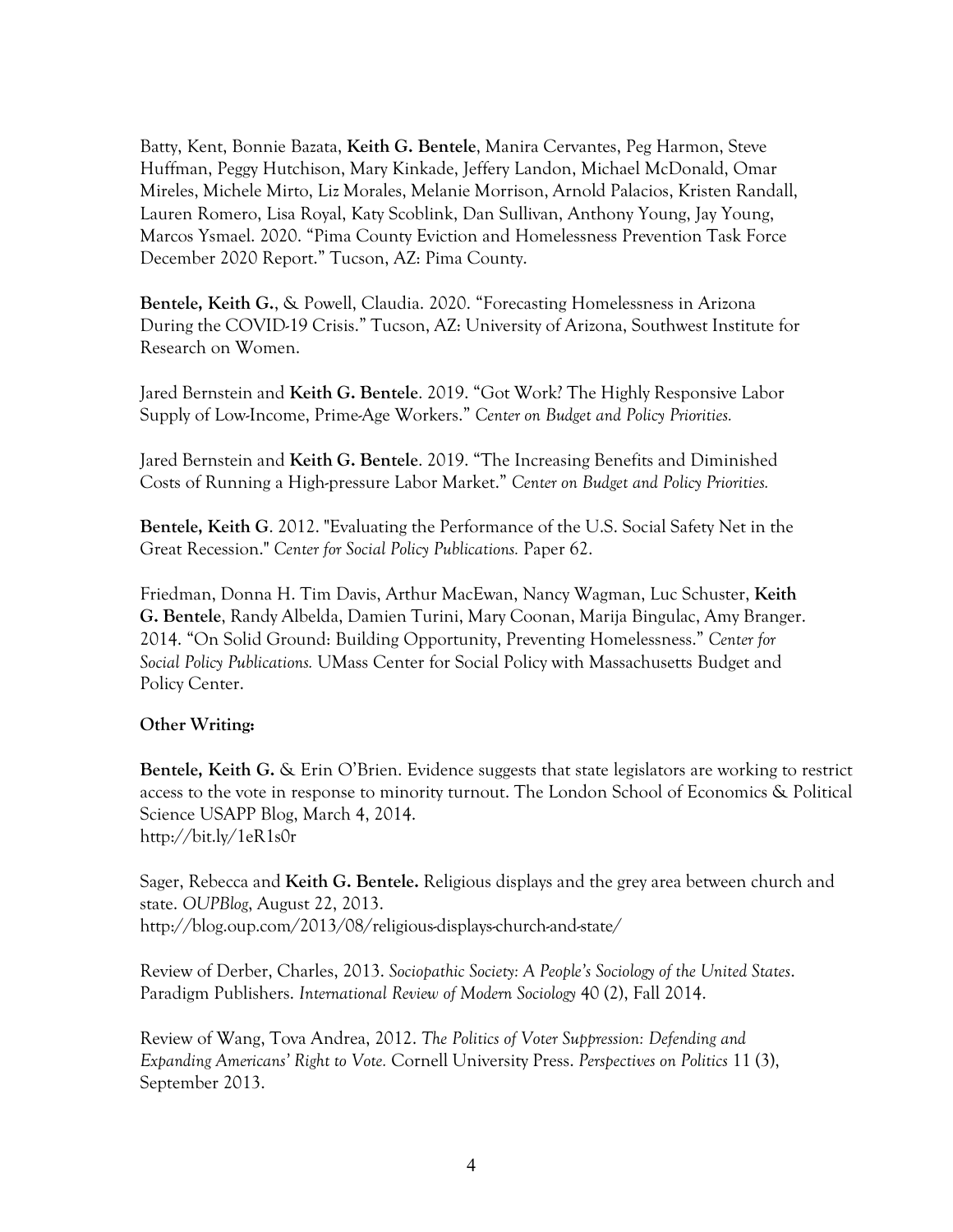# **Grant Funded Projects Active**

017935-00001 (B. Meyerson) 4/2021-3/2024 Vitalyst Health Foundation/University of Arizona Foundation **Evidence and Action to Normalize MOUD Access in Arizona**  Role on project: Co-investigator/Statistician/Quantitative Analyst

017827-00001 (B. Meyerson) 4/2021-3/2022 FORE Foundation For Opioid Response Efforts **Evidence for Action: COVID as a window of opportunity to normalize MOUD Access** Role on project: Co-investigator/Statistician/Quantitative Analyst

19-02804 (J. Korchmaros) 12/2019-10/2022 Arnold Ventures **Comprehensive Evaluation of an Innovative Collaborative Response to the Opioid Epidemic**

This research project is a comprehensive evaluation of the feasibility, implementation, costs, outputs, and outcomes of an innovative law enforcement/behavioral health peer support co-responder deflection model to address misuse of opioids and other substances the Deflection Program.

Role on project: Quantitative Analyst

1H79TI080527 (C Powell) 11/30/18-11/29/2023 SAMHSA **The Lighthouse Project:** A trauma responsive system of care for LGBTQ+ transitional age youth and young adults experiencing homelessness Role on project: Quantitative Analyst

1H79TI080669 (C Powell) 9/30/17-9/29/2022 SAMHSA **Spectrum:** A culturally-responsive, LGBTQ+ affirming continuum of HIV prevention and education services, expanded substance use and co-occurring disorder treatment and a myriad of supportive services Role on project: Quantitative Analyst

TI080533 (R Cannon) 9/30/17-9/29/2022 SAMHSA **The Dragonfly Community Center Supportive Services for Homeless Individual and Families** Role on project: Quantitative Analyst

**Completed**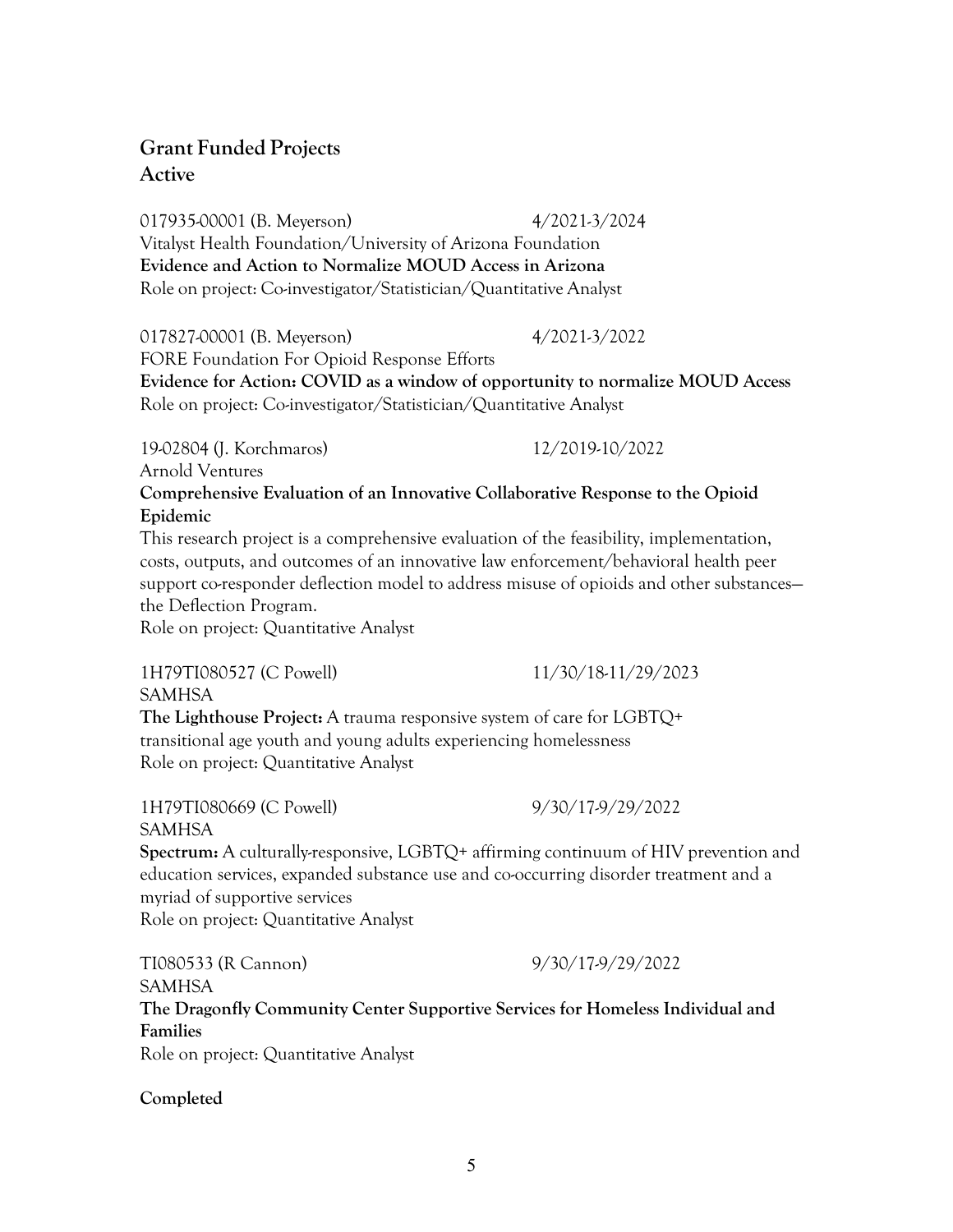1H79TI081559-01 (T. Cheung) 09/2018-09/2021 SAMHSA-CSAT

**U-MATTER (Unified Medication Assisted Treatment Targeted Engagement Response)** 

The purpose of U-MATTER is to enhance and expand access to medication-assisted treatment (MAT) services for adults in Pima County, Arizona with an opioid use disorder seeking or receiving MAT.

Role on project: Quantitative Analyst

1H79SP021778-01 (A. Greene) 09/2016-09/2021 SAMHSA-CSAP Bridges to Wellness (B-Well) The purpose of Bridges to Wellness (B-Well) is to develop a solid foundation,

infrastructure, and capacity to deliver and sustain quality, accessible, evidence-based substance abuse (SA), HIV, and Viral Hepatitis (VH ) prevention services to reduce the onset of SA, HIV and VH infection among system-involved minority youth ages 13-17 in Pima County, Arizona (AZ).

Role on project: Quantitative Analyst

1H79TI081529-01 (C. Huebner Torres) 02/2019-02/2022 SAMHSA-CSAT **Safe Haven** – A program providing medication-assisted treatment (MAT) OUD assessment, assessment of co-occurring disorders, and recovery support services.

Role on project: Quantitative Analyst

# **Other Grants and Awards**

| 2015-2016 | Principle Investigator, "A Tale of Two Recoveries:<br>Understanding State-level Trends in Market-generated Poverty, Poverty<br>Relief, & Overall Poverty Following the 2001 and 2007-09 Recessions"<br>Stanford Center on Poverty and Inequality (\$10,000)     |
|-----------|-----------------------------------------------------------------------------------------------------------------------------------------------------------------------------------------------------------------------------------------------------------------|
| 2014      | Sponsored Research, "On Solid Ground White Paper" (on family<br>homelessness in Massachusetts), UMass Boston Center for Social Policy<br>(\$4,000)                                                                                                              |
| 2012-2013 | Principle Investigator, "Evaluating the Performance of State Social Safety<br>Nets and Transformations in Racial and Ethnic Inequality: Household<br>Poverty, Assets, and Social Welfare Benefits in the Great Recession"<br>Russell Sage Foundation (\$17,051) |
| 2007      | William K. Bunis Graduate Student Teaching Award                                                                                                                                                                                                                |
| 2007      | 1st Place Raymond V. Bowers Sociology Paper Award                                                                                                                                                                                                               |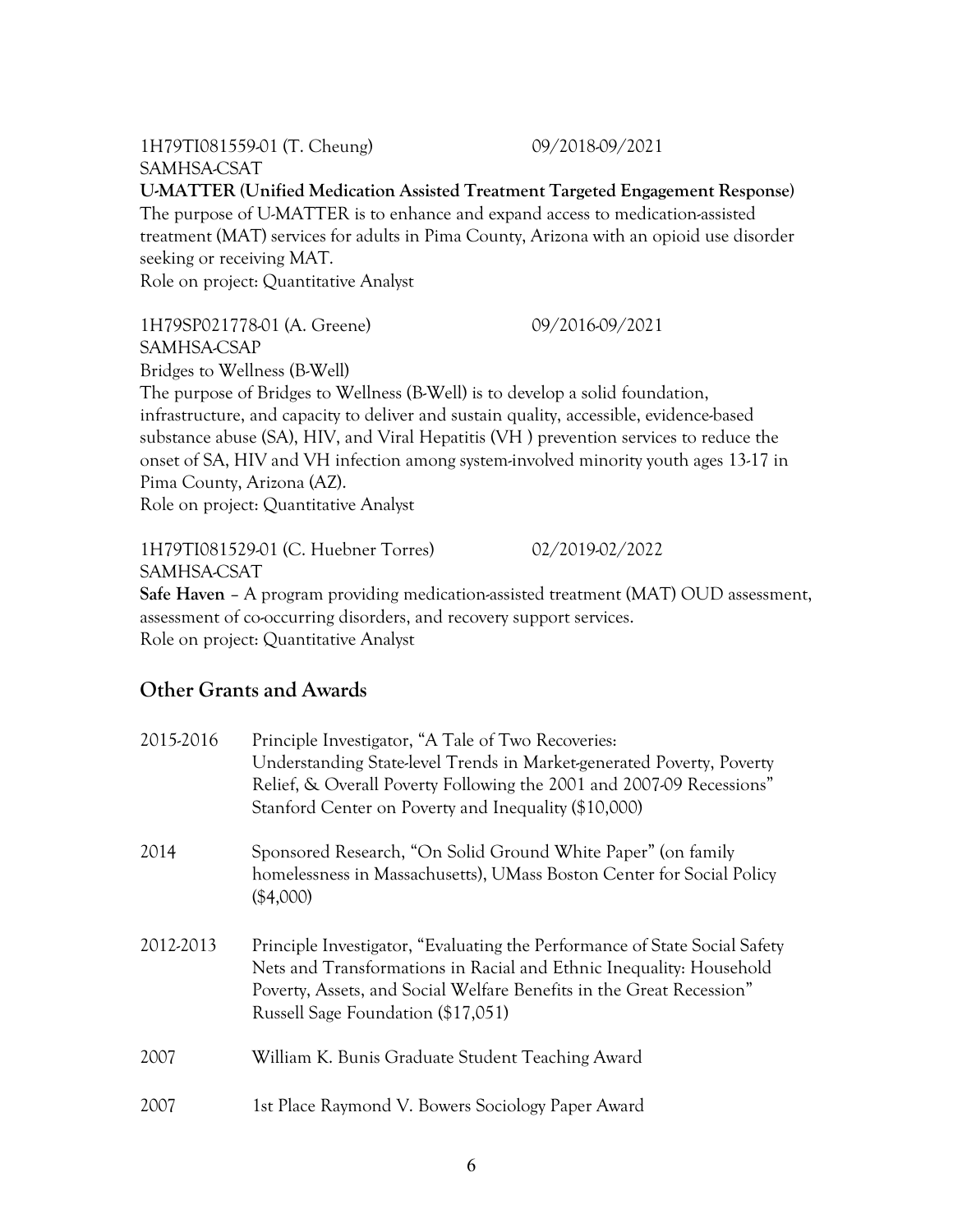| 2007 | Graduate Fellow of the American Academy of Political and Social Science                                                                                           |
|------|-------------------------------------------------------------------------------------------------------------------------------------------------------------------|
| 2006 | National Science Foundation Doctoral Dissertation Improvement Award<br>for "Income Inequality in the United States: Determinants, Trends, and<br>Paths" (\$6,770) |
| 2006 | University of Arizona Social and Behavioral Sciences Research Institute<br>Dissertation Research Grant 2006 (\$800)                                               |
| 2006 | Social and Behavioral Sciences Research Institute ArcGIS Scholarship                                                                                              |
| 2006 | 2nd Place Raymond V. Bowers Sociology Paper Award                                                                                                                 |
| 2005 | Social and Behavioral Sciences Research Institute Graduate Summer<br>Research Development Stipends                                                                |

## **Professional Presentations**

- 2022 Bentele, Keith G. "Housing Insecurity in Arizona During the COVID-19 Crisis 2022 Updates." presentation to: Phoenix Community Alliance (Feb 2022).
- 2021 Bentele, Keith G. "Housing Insecurity in Arizona During the COVID-19 Crisis 2021 Trends & 2022 Forecasts." presentation to: Pet Housing Crisis Task Force Meeting (Dec 2021), Phoenix Community Alliance (Dec 2021). Pima County Eviction Prevention Call (Dec 2021).
- 2021 Stevens, Sally, Rosi Andrade, Keith G. Bentele, & George Lopez. "Amity at Dragonfly Project Evaluation Data Summary." presentation at Amity Foundation's Dragonfly Village, Tucson, AZ (May & Nov 2021).
- 2021 Bentele, Keith G. "Quick Update on Housing Insecurity, Evictions, and Rental Assistance in Pima County." presentation to: Tucson Tenants Union Listening Session (Nov 2021).
- 2021 Bentele, Keith G. "Forecasting Homeless in Arizona During the COVID-19 Crisis – Update." presentation to: Maricopa Regional Continuum of Care (Jan 2021), Phoenix Community Alliance (Feb, July, & Dec 2021), Tucson Pima Collaboration to End Homelessness General Council Meeting (Feb 2021), Valley of the Sun United Way (Mar 2021).
- 2021 Meyerson, Beth E., Danielle Russell, Jon D. Agley, Nina Vadiei, & Keith G. Bentele. "ASAP: Access to Syringes at Pharmacies. Reducing Pharmacy-Based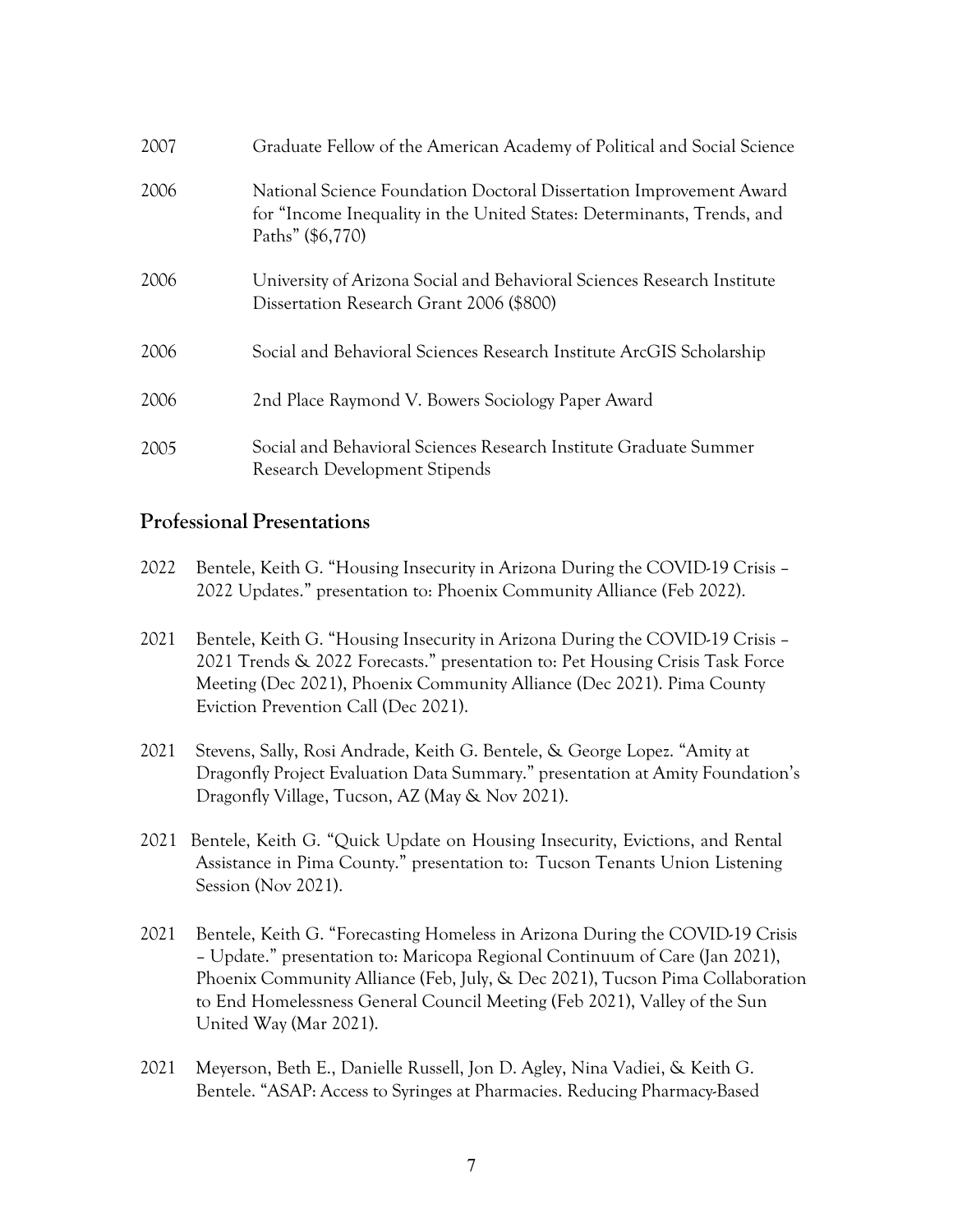Stigma to Increase the Sale and Purchase of Over-the-counter Syringes." presentation to: Stigma of Addiction Summit Regional Meeting (via Zoom).

- 2020 Bentele, Keith G. "Forecasting Homeless in Arizona During the COVID-19 Crisis." presentations to: Old Pueblo Community Services (Aug 2020), Pima County's Task Force on Preventing Evictions and Homelessness (Sept 2020), Pima County's Eviction Prevention Collaboration Group (Sept & Dec 2020), the Arizona Housing Coalition (Sept 2020), Primavera Foundation's Board Meeting (Sept 2020), Pima County Health Department (Nov 2020), Pima County Addressing Poverty Working Group (Nov 2020), United Way of Tucson and Southern Arizona's ELDER Alliance (Dec 2020).
- 2020 Bentele, Keith G. "The 2020 US Presidential Election A View from AZ." presentation to communication workers and political advisers for Høyre (a Norwegian political party) Oslo, Norway (via Zoom).
- 2020 Stevens, Sally, Rosi Andrade, Keith G. Bentele, & George Lopez. "Amity at Dragonfly Project Evaluation Data Summary." presentation at Amity Foundation's Dragonfly Village, Tucson, AZ.
- 2019 Stevens, Sally, Rosi Andrade, Keith G. Bentele, & George Lopez. "Amity at Dragonfly Project Baseline Data." presentation at Amity Foundation's Dragonfly Village, Tucson, AZ.
- 2017 Price, Kate & Keith G. Bentele. "Voting to End Vulnerability: Understanding the Recent Proliferation of State-level Child Sex Trafficking Legislation." presentation at the William and Mary Journal of Women and the Law's Symposium: Combating Human Trafficking Through Law and Social Policy in February, Williamsburg, VA.
- 2016 Bentele, Keith G. "Pro-Poor Growth, Trickle-Down Inequality, Dystopian Inequality, & Egalitarian Stagnation: Distinctive Patterns of Growth in U.S. State Earnings Inequality and the Size of Low Wage Workforces 1979-2015" presentation at The University of Arizona's School of Sociology Brownbag Series in March, Tucson, AZ.
- 2015 Bentele, Keith G. "Black Votes Matter: Responding to State Voter Restrictions" presentation at Equality Re=Imagined Conference sponsored by the ISIP Center for the Study of Inequality in February, Yale University.
- 2014 Rebecca Sager, Keith G. Bentele & Amanda Aykanian. "Rewinding *Roe v. Wade*: Why States Have Accelerated Adoption of Restrictive Abortion Legislation, 2008- 2012" Paper presented at the Eastern Sociological Association meeting in February, Baltimore, MD.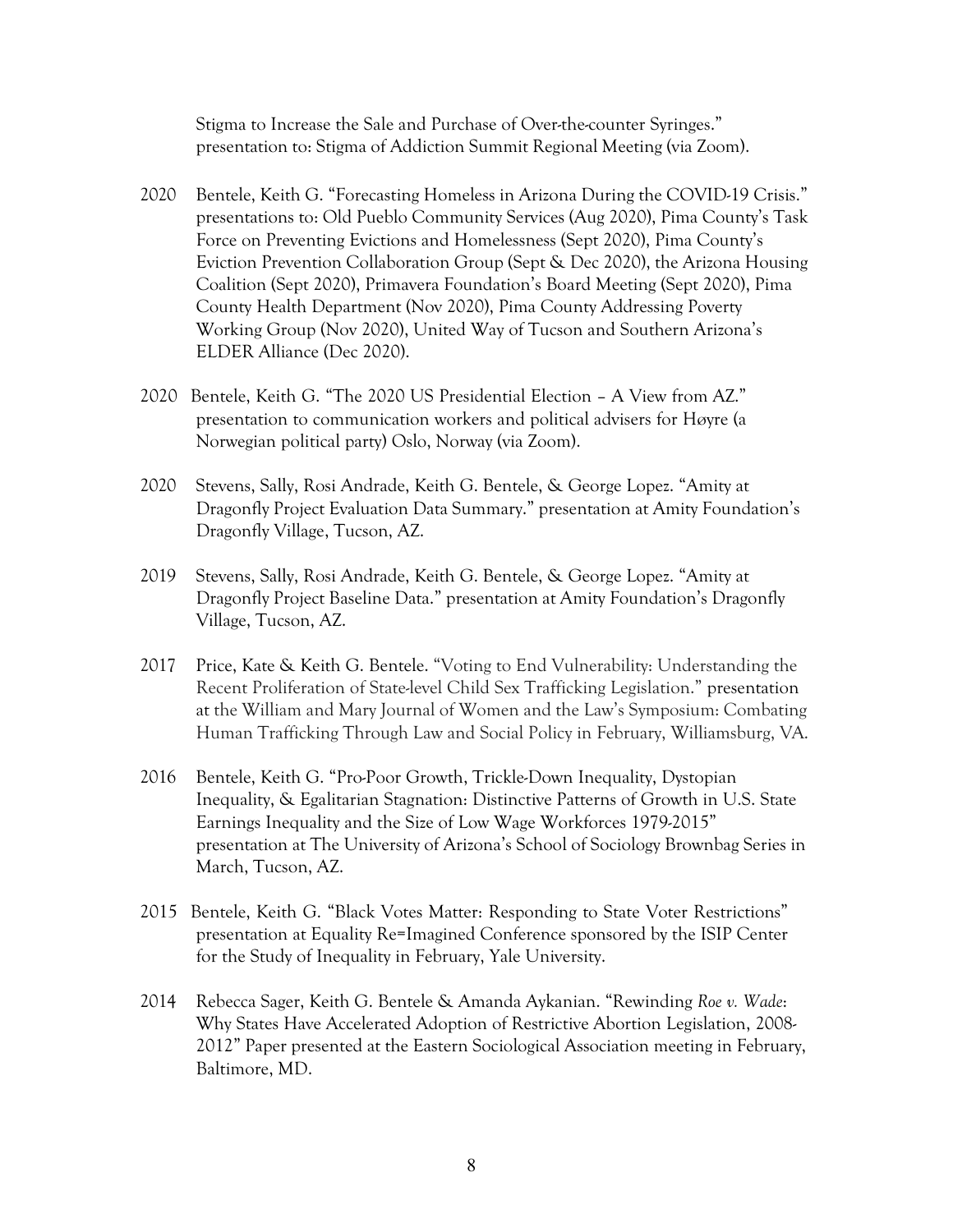- 2013 Bentele, Keith G. "Jim Crow 2.0?: Why States Consider and Adopt Restrictive Voter Access Polices" Paper presented at American Sociological Association annual meeting in August, New York, NY
- 2012 Bentele, Keith G. "Evaluating the Performance of the U.S. Social Safety Net in the Great Recession" Paper presented at American Sociological Association annual meeting in August, Denver, CO
- 2012 Bentele, Keith G. & Erin O'Brien. "Jim Crow 2.0?: Why States Recently Considered or Adopted Voter Access Polices" Paper presented at Midwest Political Science Association annual meeting in April, Chicago, IL
- 2012 Bentele, Keith G., Teen Empowerment Panel Presentation, April, Boston, MA
- 2011 Adler, Gary, Keith G. Bentele, Rebecca Sager, & Sarah Soule. "Diversity of Law in Church and State Legislation: The 50 States of Church and State" Paper presented at American Sociological Association annual meeting in August, Las Vegas, NV
- 2010 Bentele, Keith G. "State-level Poverty, Inequality, and the Social Safety Net in the Great Recession" Paper presented at symposium "The Great Recession: Impacts and Responses" organized by the Research Center for Urban Cultural History at University of Massachusetts, Boston in October, Boston, MA
- 2010 Sager, Rebecca & Keith G. Bentele. "Understanding the Processes of How Social Movements Matter: Implementation of State Faith-based Initiatives Over Time" Paper presented at American Sociological Association annual meeting in August, Atlanta, GA
- 2010 Ibsen, Alexander & Keith G. Bentele. "Court Specialization the Cause of the Patent Explosion? Evidence from Norway" Paper presented at American Sociological Association annual meeting in August, Atlanta, GA
- 2008 Sager, Rebecca & Keith G. Bentele. "State Faith-Based Practices and the Dual Cultural Processes of Desecularization and Devolution of the Public Sector" Paper presented at Association for Public Policy Analysis and Management annual meeting in November, Los Angeles, CA
- 2008 Bentele, Keith G & Lisa Thiebaud. "Ending Access as We Know It? Determinants of State Welfare Benefit Coverage in the TANF Era" Paper presented at American Sociological Association annual meeting in August, Boston, MA
- 2008 Bentele, Keith G. "Distinct Paths to Higher Inequality? Earnings Inequality in the United States, 1980-2005" Paper presented at American Sociological Association annual meeting in August, Boston, MA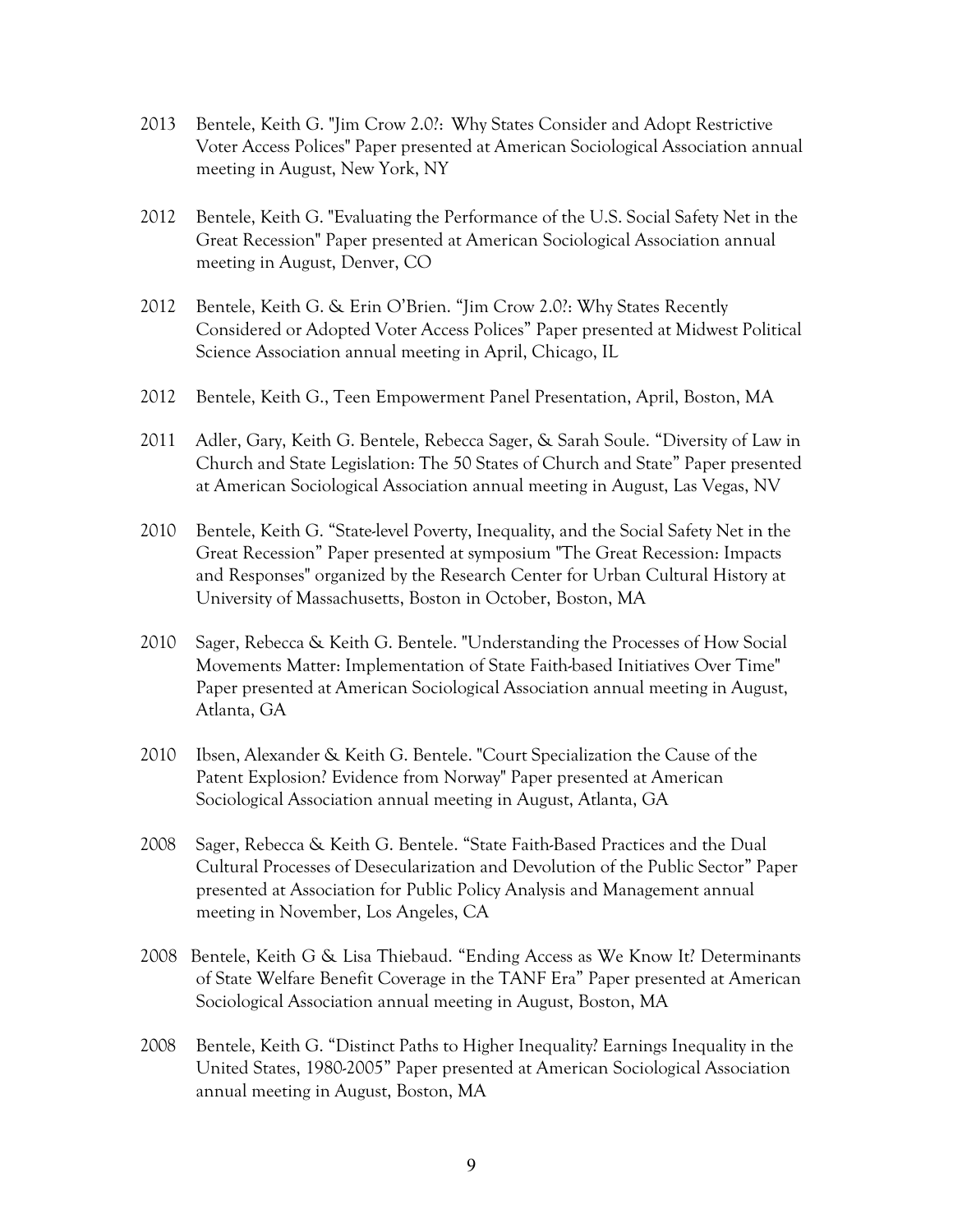- 2007 Bentele, Keith G. "The Dynamics of Systemic and Regional Income Inequality in U.S. States, 1970-2000" Paper presented at American Sociological Association annual meeting in August 2007, New York, NY.
- 2006 Bentele, Keith G. "Have Macroeconomic Forces Contributed to Rising Earnings Inequality in the United States?" Paper presented at American Sociological Association annual meeting in August 2006, Montreal, QC.
- 2004 King, Brayden G, Keith Bentele, and Sarah A. Soule. "Congressional Agenda-Setting and Fluctuating Attention to Civil and Political Rights, 1960-1987" Paper presented at American Sociological Association annual meeting in August, San Francisco, CA.
- 2004 Bentele, Keith G. "The Temporal Dynamics of Income Inequality in the U.S. States, 1976-1995" Paper presented at American Sociological Association annual meeting in August 2004, San Francisco, CA.

### **Teaching**

#### **University of Arizona 2018-2019:**

Undergraduate Courses Political Sociology, Social Inequality, Sociology Internship Coordinator

#### **University of Massachusetts Boston 2009-2018:**

Undergraduate Courses Political Sociology, Social Class and Inequality, Introduction to Sociology, Sociology of Recession & Economic Crisis

#### Graduate Courses

Methods of Sociological Research I, Methods of Sociological Research II, Advanced Quantitative Analysis

#### MA Thesis Advising

Taylor Hall (committee member, 2011-2012) Orla Heymann (committee member, 2012-2013) Amanda Aykanian (chair, 2012-2013)

#### PhD Advising

Amy Helburn (2010-2014) Kate Price (2015-2019; chair) Allyson Baughman (2015–2019) Julianne Siegfriedt (2018-2019)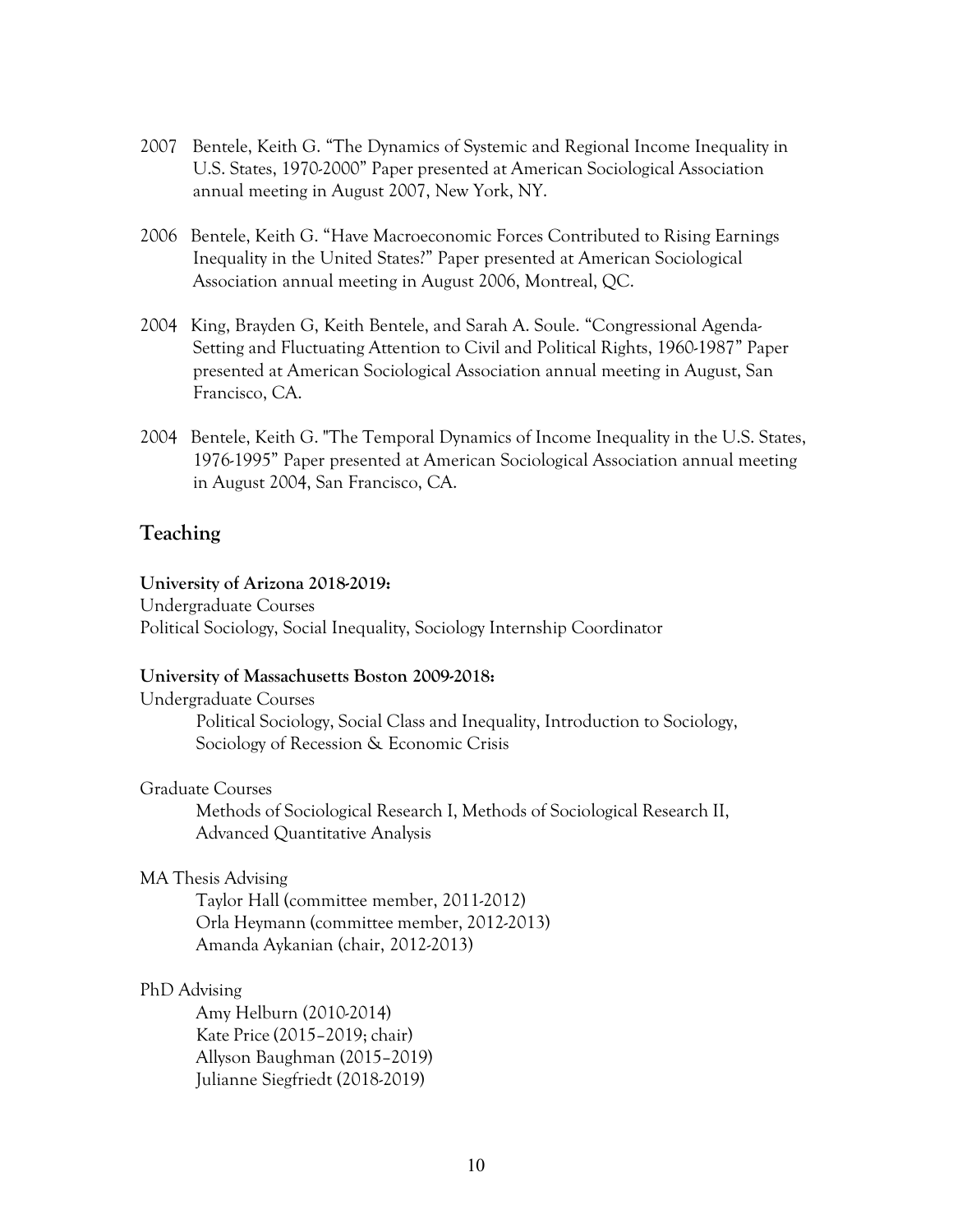Center for the Improvement of Teaching Seminar (participant; spring 2011)

#### **University of Arizona 2003-2009:**

Undergraduate Courses Social Issues in America, Introduction to Sociology, Social Research Methods, Political Sociology

### **Profession Activities/Service**

University of Massachusetts Boston

2009-11, Member Department Curriculum Committee 2011-12, Chair Department Curriculum Committee 2011, Criminal Justice Search Committee Member. 2012, Criminal Justice Search Committee. 2012-2013, Co-chair Department Curriculum Committee 2014-2015, Chair Labor Studies Committee, College of Liberal Arts 2014-2015, Chair Department Sociology Committee 2012-2016, Majors Advising Committee, College of Liberal Arts 2010-2012, 2015-Present Member Department Graduate Committee 2014-2018, Member Institutional Review Board 2013-2018, Member Department Personnel Committee 2017-2018, Director Applied Sociology MA Program

Organizer, Symposium "The Great Recession: Impacts and Responses." at UMass Boston Oct. 28, 2010.

#### American Sociological Association

2012-2013 Nominations committee member, ASA Political Sociology Section 2013-2014 Political Sociology Article Award Committee, ASA Political Sociology **Section** 

#### Society for the Study of Social Problems

2013-2014 Graduate Student Paper Award Committee, Sociology & Social Welfare Section

Session organizer, Consumer Credit, Debt & Breaking Barriers to Inequality, 2014

#### Scholars Strategy Network

2013-2017 Co-chair of SSN Working Group on Protecting and Expanding Voting Rights

Southwest Institute for Research on Women

2020 Hiring committee for associate research social scientist

2021 Hiring committee for research specialist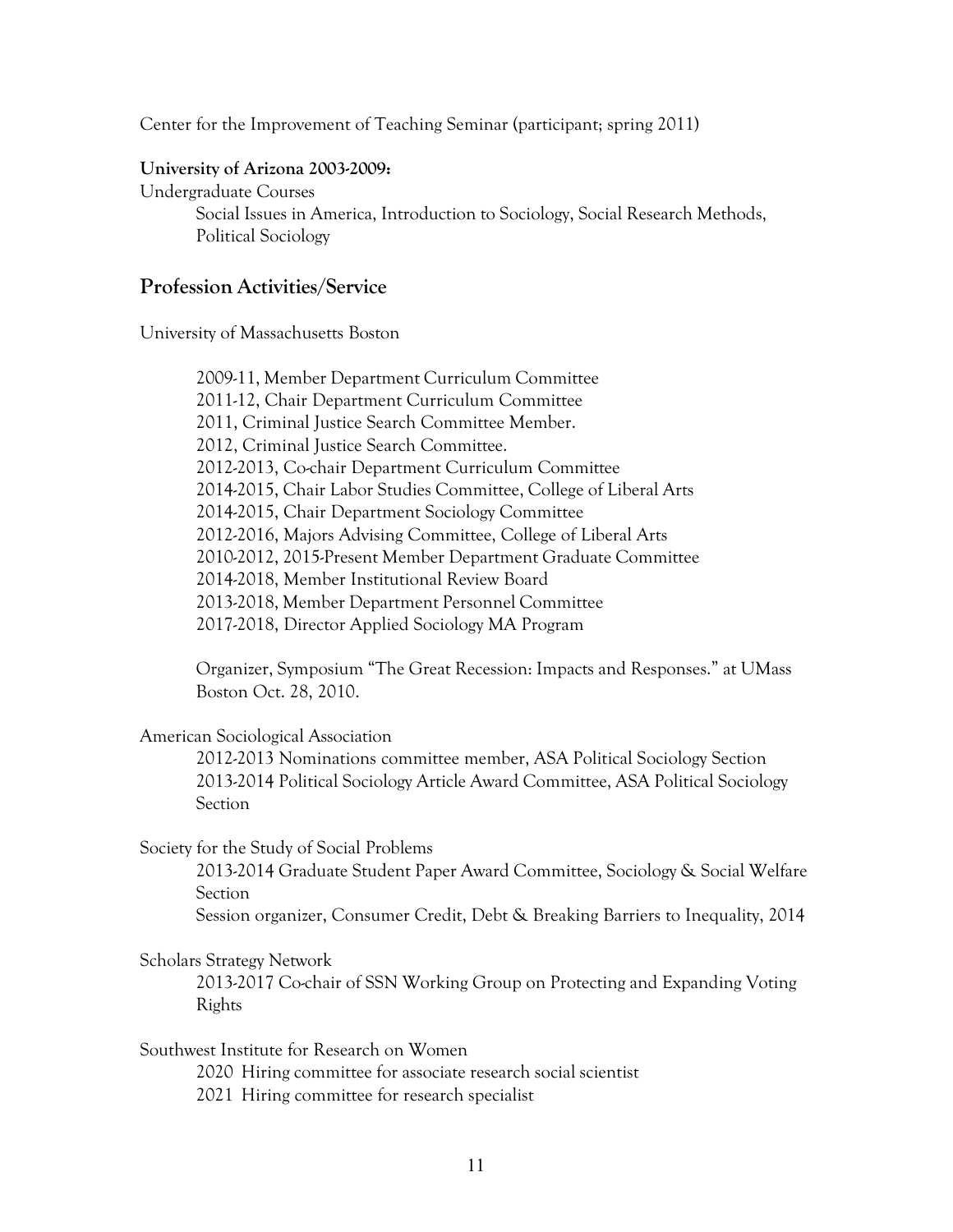#### 2022-present, Member of SIROW Steering Committee

Reviewer, *American Journal of Sociology*  Reviewer, *American Sociological Review*  Reviewer, *American Journal of Political Science*  Reviewer, *Social Forces* Reviewer, *Perspectives on Politics* Reviewer, *Industrial & Labor Relations Review* Reviewer, *Socio-Economic Review* Reviewer, *Urban Studies* Reviewer, *The Sociological Quarterly*  Reviewer, *Social Science Quarterly.*  Reviewer, *Socius* Reviewer, *Social Problems* Reviewer, *Social Currents*

#### **Community Involvement/Outreach**

- 2022 Member of New Pueblo Alliance for Housing Justice Steering Committee
- 2021 Member of Pima County Women's Employment Initiative working group
- 2021 Member of Pima County Eviction Prevention working group
- 2021 Member of Tucson Eviction Response
- 2020 Member of Pima County Task Force on Preventing Evictions and Homelessness. Co-facilitator of Legislative Action Group, member of Affordable Housing Action Group.
- 2015 Bentele, Keith G. Testified before MA State House Joint Committee on Revenue in support of a state Earned Income Tax Credit expansion.
- 2015 Bentele, Keith G. Served as an expert witness in *Currie VS State of North Carolina* a challenge to North Carolina's voter ID law.
- 2014 Bentele, Keith G. "Key Issues: Election 2014" Panel discussion at the Cambridge Forum", Cambridge, MA.
- 2014 Bentele, Keith G. "Jim Crow 2.0?: Why States Consider and Adopt Restrictive Voter Access Polices" Keynote speaker at North Shore Community College's Law Day, Lynn, MA.